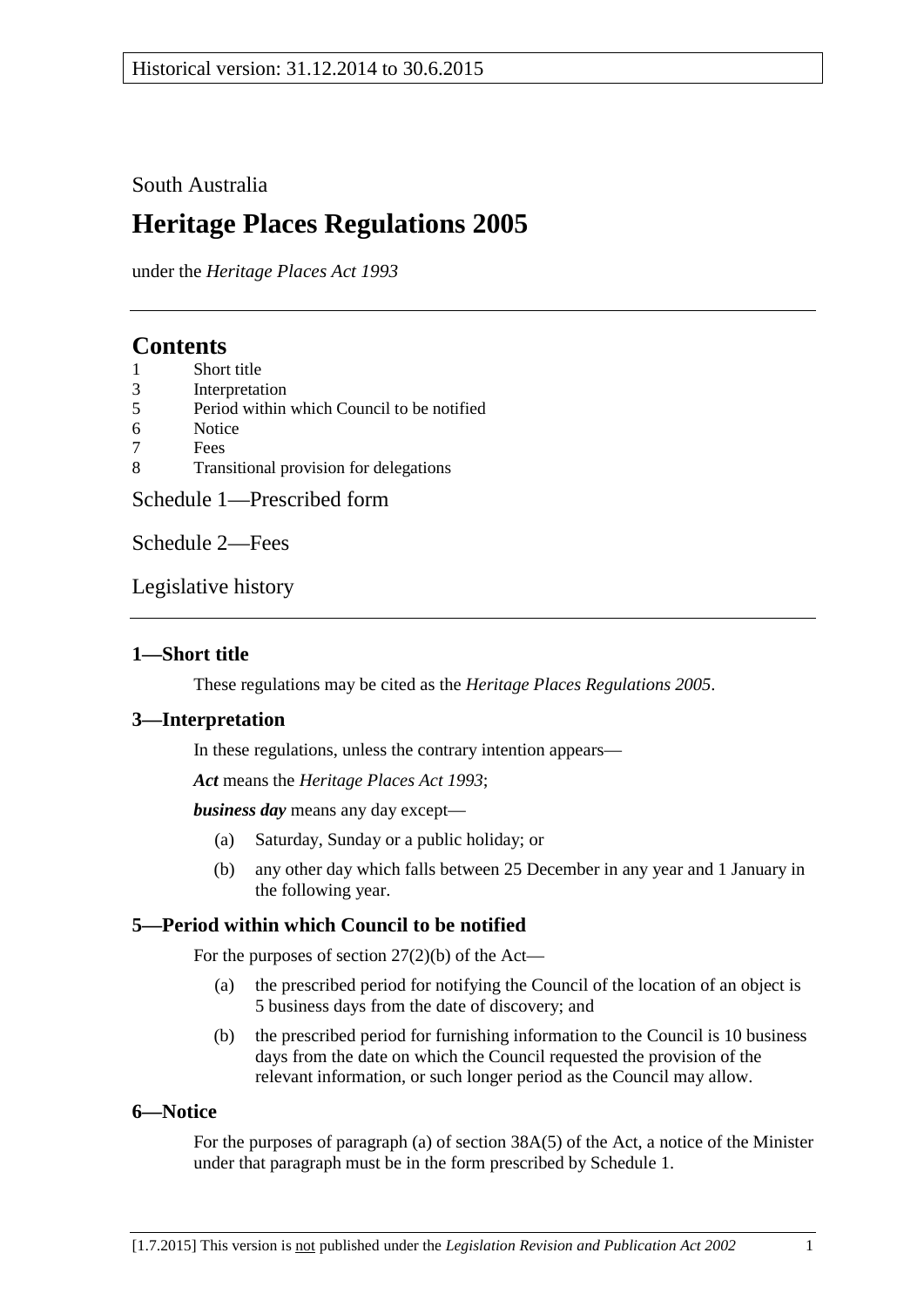### <span id="page-1-0"></span>**7—Fees**

- (1) The fees set out in [Schedule 2](#page-4-0) are payable to the Council.
- (2) The Council may waive or reduce a fee if satisfied that it is appropriate to do so in a particular case.

## <span id="page-1-1"></span>**8—Transitional provision for delegations**

A delegation made by the State Heritage Authority may continue to operate as if it were a delegation made by the Council until that delegation is varied or revoked by the Council.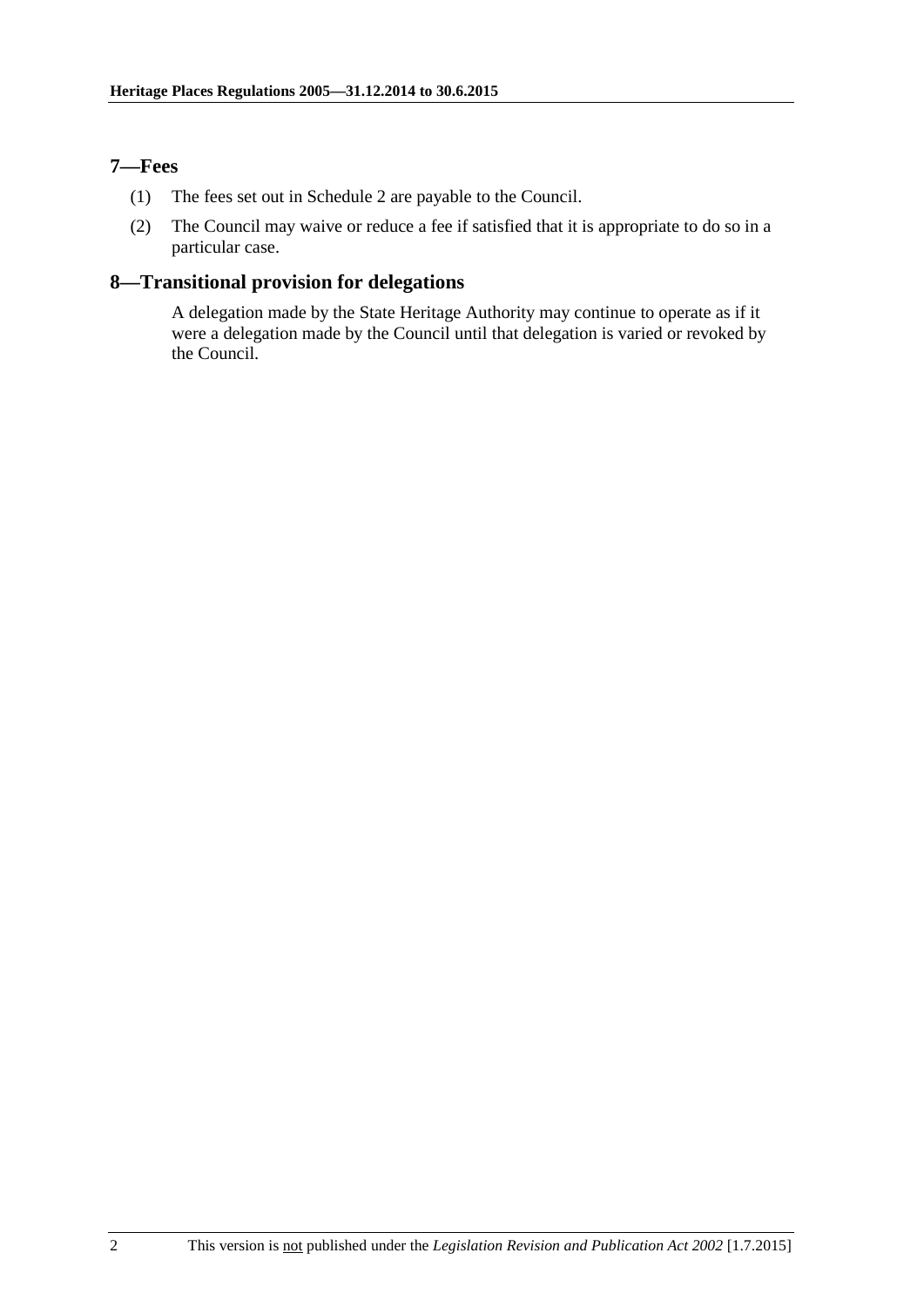File No

# <span id="page-2-0"></span>**Schedule 1—Prescribed form**

### Heritage Places Act 1993

NOTICE for the purposes of section 38A(5) of the Act

| <b>PART A-Notice</b>                                                                    |               |                 |
|-----------------------------------------------------------------------------------------|---------------|-----------------|
| To:                                                                                     |               |                 |
| Title: Mr/Mrs/Ms                                                                        | Last<br>Name: | Given<br>Names: |
| Company Name<br>(if applicable):                                                        |               |                 |
| Postal Address:                                                                         |               |                 |
| Street Address (if different<br>from above) or other<br>information relevant to service |               |                 |

- $\mathbf{1}$ It is alleged that you have engaged in conduct in contravention of the *Heritage Places* Act 1993 ("the Act"). The particulars of the alleged contravention are set out in Part B of this notice.
- $\overline{2}$ The purposes of this notice is to give you the opportunity to elect to be prosecuted for the alleged contravention under section  $38A(5)(a)$  of the Act. If you do not elect to be prosecuted, the Minister, a local council, or any other person acting with the leave of the Environment, Resources and Development Court may commence civil penalty proceedings under section  $38A(1)(c)$  of the Act for the purposes of obtaining an order from the Court that you pay into the South Australian Heritage Fund an amount as a monetary penalty on account of the contravention. In these civil proceedings, any contravention of the Act would only need to be proved "on the balance of probabilities".
- 3 If you elect to be prosecuted rather than facing the civil penalty proceedings, you must serve a written notice on the Minister within 21 days after service of this notice.
- $\overline{4}$ The following matters are relevant to the provision of a notice of election to the Minister:
	- $(1)$ The notice must be addressed to the Minister as follows:

### [Insert relevant information]

 $(2)$ You may choose to use the pro forma notice to the Minister attached to this document, or you may inform the Minister by letter if you so wish.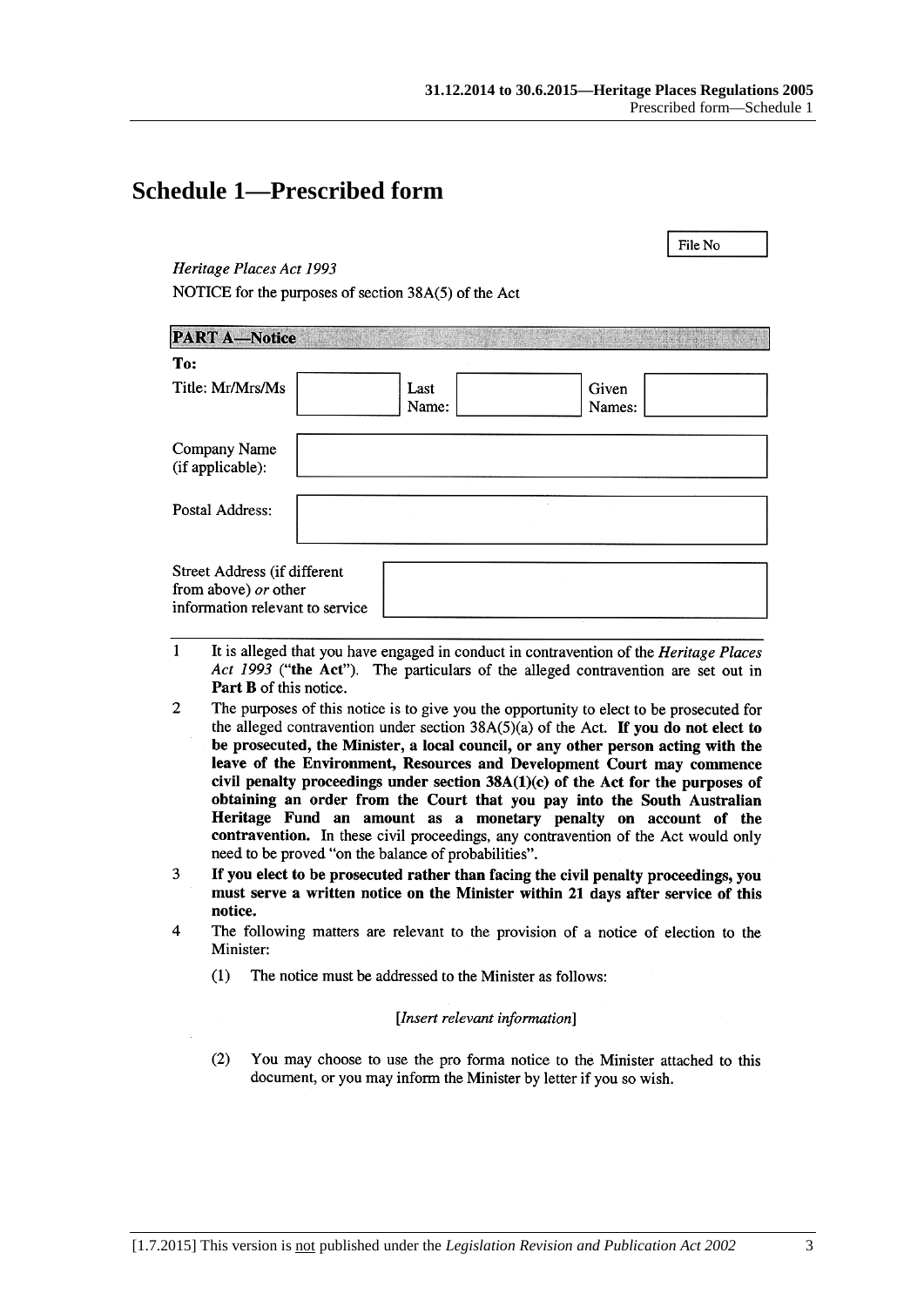- $(3)$ Please quote your name and the File Number shown at the top of this document.
- $(4)$ be Additional information about the Act can obtained from www.environment.sa.gov.au/heritage. Information concerning this Notice can be obtained by telephone from the Manager, Heritage Branch-Telephone [insert relevant number]. There is also some additional general information set out below.
- $(5)$ If you do not respond within 21 days after service of this notice, proceedings may be commenced to recover the "civil penalty" in the Environment, Resources and Development Court.

| <b>PART B-Particulars of alleged contravention</b> |  |              |  |  |  |
|----------------------------------------------------|--|--------------|--|--|--|
| Name of State Heritage<br>Place (if applicable):   |  | Register No: |  |  |  |
| <b>Address or Location:</b>                        |  |              |  |  |  |
| The details of the contravention are as follows:   |  |              |  |  |  |
|                                                    |  |              |  |  |  |
|                                                    |  |              |  |  |  |
| Issued by:                                         |  | Date:        |  |  |  |

### **PART C-General information**

#### $\mathbf{1}$ **Heritage Places Act 1993**

The Heritage Places Act 1993 is an Act to make provision for the identification, recording and conservation of places and objects of non-Aboriginal heritage significance, to establish the South Australian Heritage Council, and for other purposes.

#### $\overline{2}$ **Section 38A-ERD Court**

- Subsection (1) allows an order to be made only where a contravention of the Act  $\bullet$ has occurred.
- Subsection  $(1)(c)$  allows the Court to order a monetary penalty to be paid into the South Australian Heritage Fund on account of the breach. A monetary penalty such as this is sometimes known as a "civil penalty" because it is a financial penalty imposed by a Court in civil proceedings. The penalty is intended as a deterrent.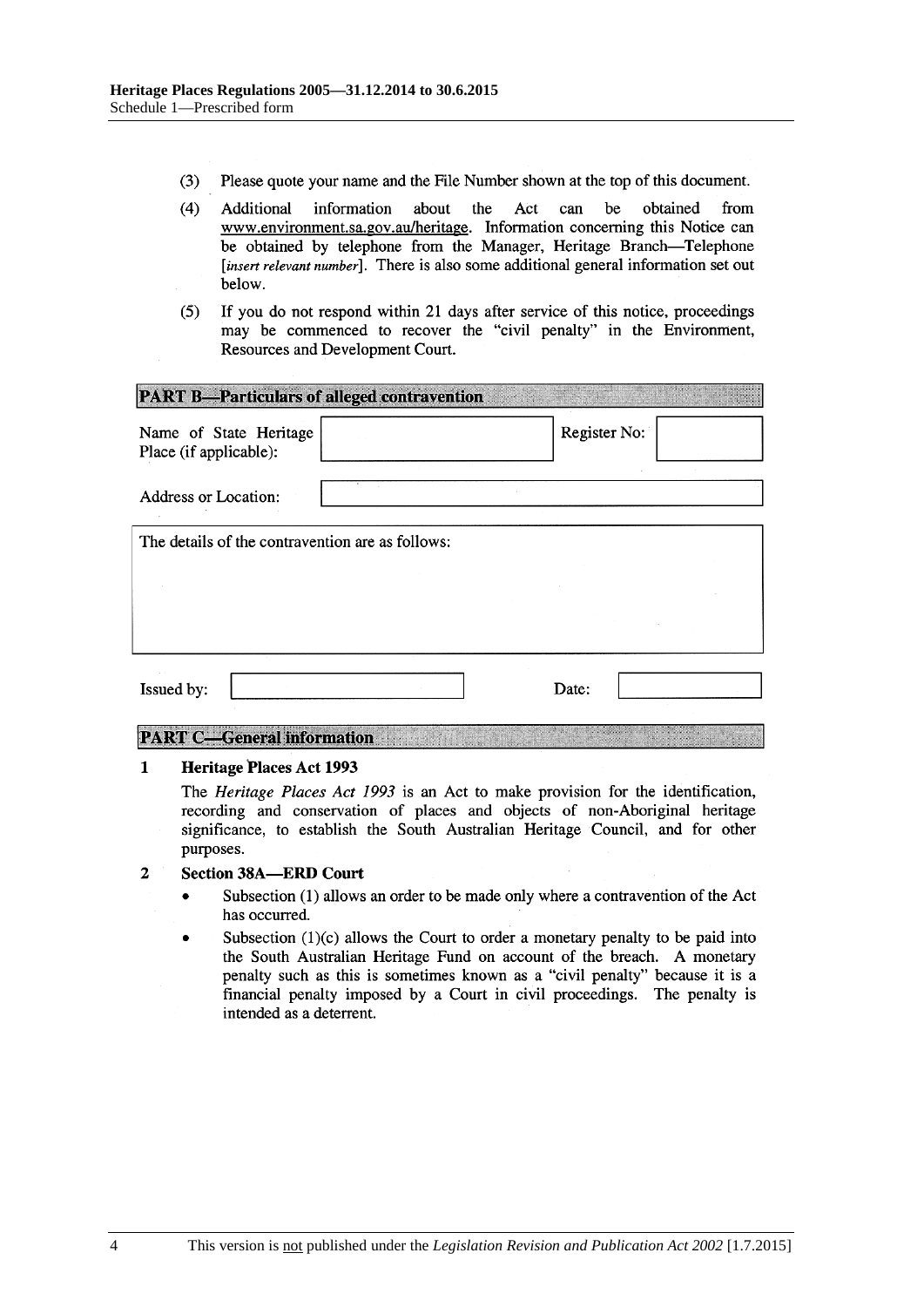- Subsection  $(5)(a)(i)$  imposes limits on the circumstances and manner of application and use of a civil penalty order. A person who is faced with the possibility of a civil penalty may elect to be prosecuted for a criminal offence, which must be proved at the higher standard of "beyond reasonable doubt".
- For the purposes of allowing a person to make an election, the Minister must serve a notice on the person advising the person that he or she may, by written notice to the Minister, elect to be prosecuted for the contravention, and allowing the person not less than 21 days to do so. This is the reason for the service of this notice.
- 3 Proceedings for a civil penalty are stayed if criminal proceedings are started or have already been started against the person for an offence that is the same (or substantially the same) as the conduct alleged to constitute the contravention to which the proceedings relate. They may be resumed if the criminal proceedings do not result in a formal finding of guilty being made against the person.
- $\overline{4}$ If an amount is paid in the civil proceedings, criminal proceedings may not be initiated against the person for an offence constituted by conduct that is the same (or substantially the same) as the conduct alleged to constitute the contravention in relation to which the amount has been paid.

### **Attachment**

### **Notice to the Minister**

 $\mathbf{1}$ I have received a notice from the Minister under section  $38A(5)(a)$  of the *Heritage* Places Act 1993 ("the Act") in connection with the proposed commencement of civil penalty proceedings in respect of a contravention of the Act.

The File No is:

 $\overline{2}$ In accordance with section  $38A(5)(a)$  of the Act I HEREBY GIVE NOTICE that I elect to be prosecuted for the alleged contravention.

| Name in full:                     |  |  |
|-----------------------------------|--|--|
| Signed:                           |  |  |
| Please also print signature here: |  |  |
| Contact details:                  |  |  |
|                                   |  |  |
|                                   |  |  |
| Date:                             |  |  |

# <span id="page-4-0"></span>**Schedule 2—Fees**

3

 $\overline{4}$ 

- 1 Certified copy of an entry in the Register in relation to a State Heritage Place, or an object identified by the Council under section 14(2) of the Act
- 2 Application for a certificate of exclusion in relation to land zoned "residential" under the relevant Development Plan—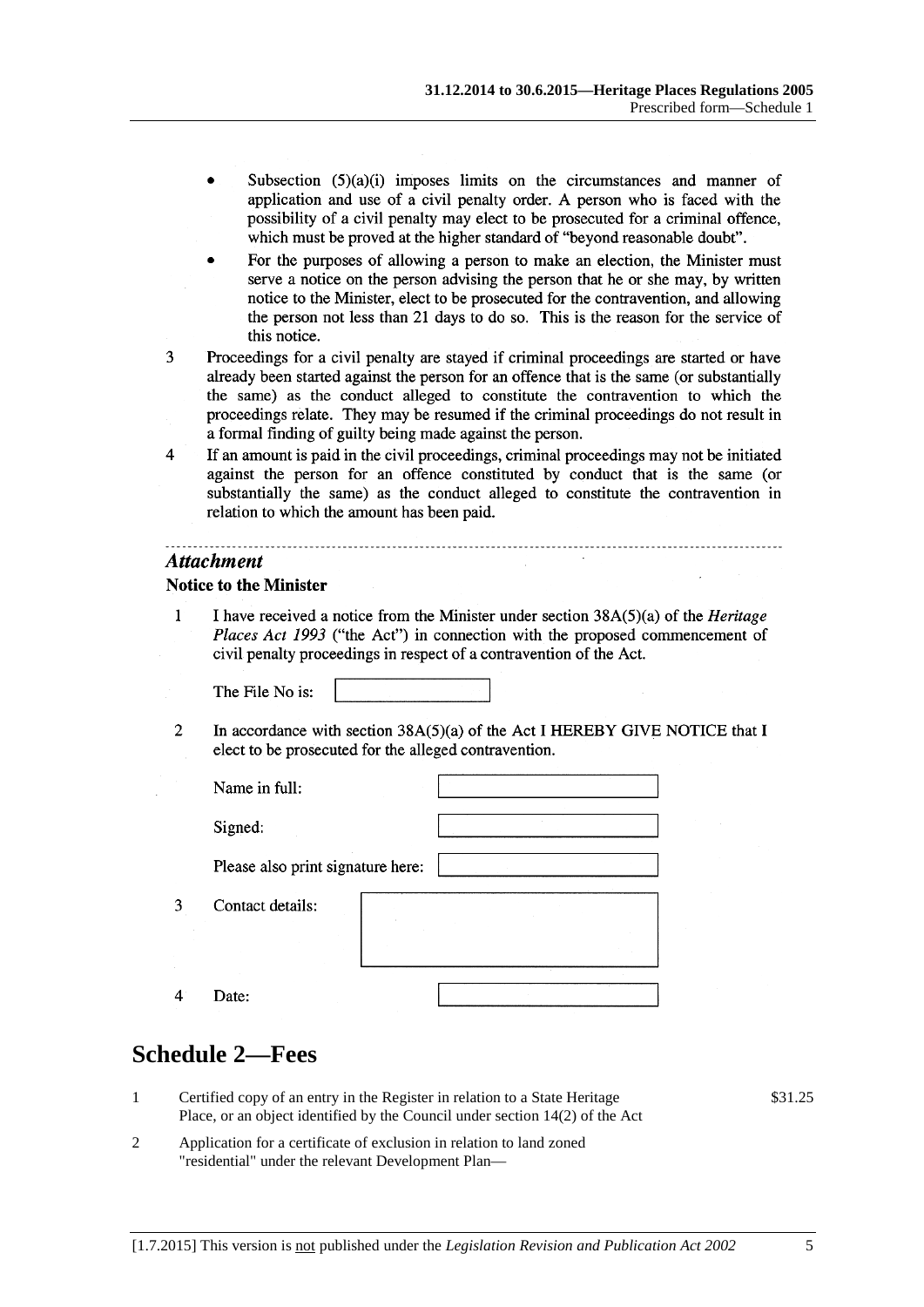|   | (a) | initial application fee<br>plus                                          | \$154.00                                           |
|---|-----|--------------------------------------------------------------------------|----------------------------------------------------|
|   | (b) | if the Council determines to invite public submissions                   | \$1 407.00                                         |
|   |     | Application for a certificate of exclusion in relation to any other land | 5% of Valuer-General's<br>assessment of site value |
| 4 |     | Application for a permit under Part 5 Division 1 of the Act              | \$154.00                                           |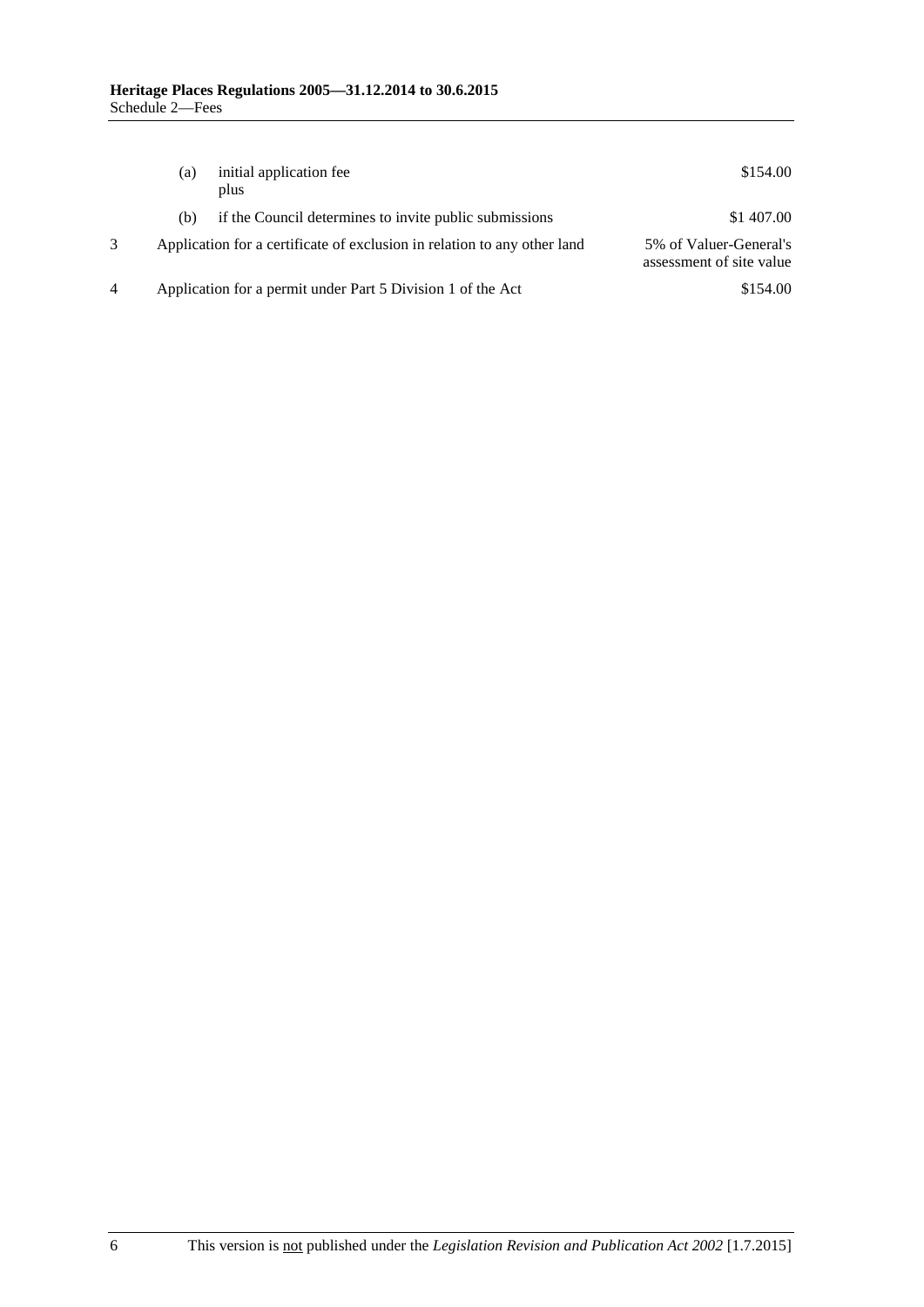# <span id="page-6-0"></span>**Legislative history**

## **Notes**

- Variations of this version that are uncommenced are not incorporated into the text.
- Please note—References in the legislation to other legislation or instruments or to titles of bodies or offices are not automatically updated as part of the program for the revision and publication of legislation and therefore may be obsolete.
- Earlier versions of these regulations (historical versions) are listed at the end of the legislative history.
- For further information relating to the Act and subordinate legislation made under the Act see the Index of South Australian Statutes or www.legislation.sa.gov.au.

# **Legislation revoked by principal regulations**

The *Heritage Places Regulations 2005* revoked the following: *Heritage Regulations 2005*

# **Principal regulations and variations**

New entries appear in bold.

| Year No  |     | Reference                | Commencement       |
|----------|-----|--------------------------|--------------------|
| 2005 240 |     | Gazette 17.11.2005 p3978 | $17.11.2005$ : r 2 |
| 2006 81  |     | Gazette 15.6.2006 p1706  | $1.7.2006$ : r 2   |
| 2007 156 |     | Gazette 7.6.2007 p2555   | $1.7.2007$ : r 2   |
| 2008 130 |     | Gazette 5.6.2008 p2125   | $1.7.2008$ : r 2   |
| 2009 121 |     | Gazette 4.6.2009 p2567   | $1.7.2009$ : r 2   |
| 2010 91  |     | Gazette 10.6.2010 p2784  | $1.7.2010$ : r 2   |
| 2011 69  |     | Gazette 9.6.2011 p2088   | $1.7.2011$ : r 2   |
| 2012 74  |     | Gazette 31.5.2012 p2320  | $1.7.2012$ : r 2   |
| 2013 67  |     | Gazette 6.6.2013 p2145   | $1.7.2013$ : r 2   |
| 2014 173 |     | Gazette 19.6.2014 p2745  | $1.7.2014$ : r 2   |
| 2014 259 |     | Gazette 30.10.2014 p6236 | 31.12.2014: r2     |
| 2015     | 129 | Gazette 18.6.2015 p2731  | $1.7.2015$ : r 2   |

# **Provisions varied**

New entries appear in bold.

Entries that relate to provisions that have been deleted appear in italics.

| Provision      | How varied                                                     | Commencement |
|----------------|----------------------------------------------------------------|--------------|
| r <sub>2</sub> | omitted under Legislation Revision and<br>Publication Act 2002 | 1.7.2006     |
| r4             | deleted by $259/2014$ r 4                                      | 31.12.2014   |
| Sch 2          | substituted by $81/2006$ r 4                                   | 1.7.2006     |